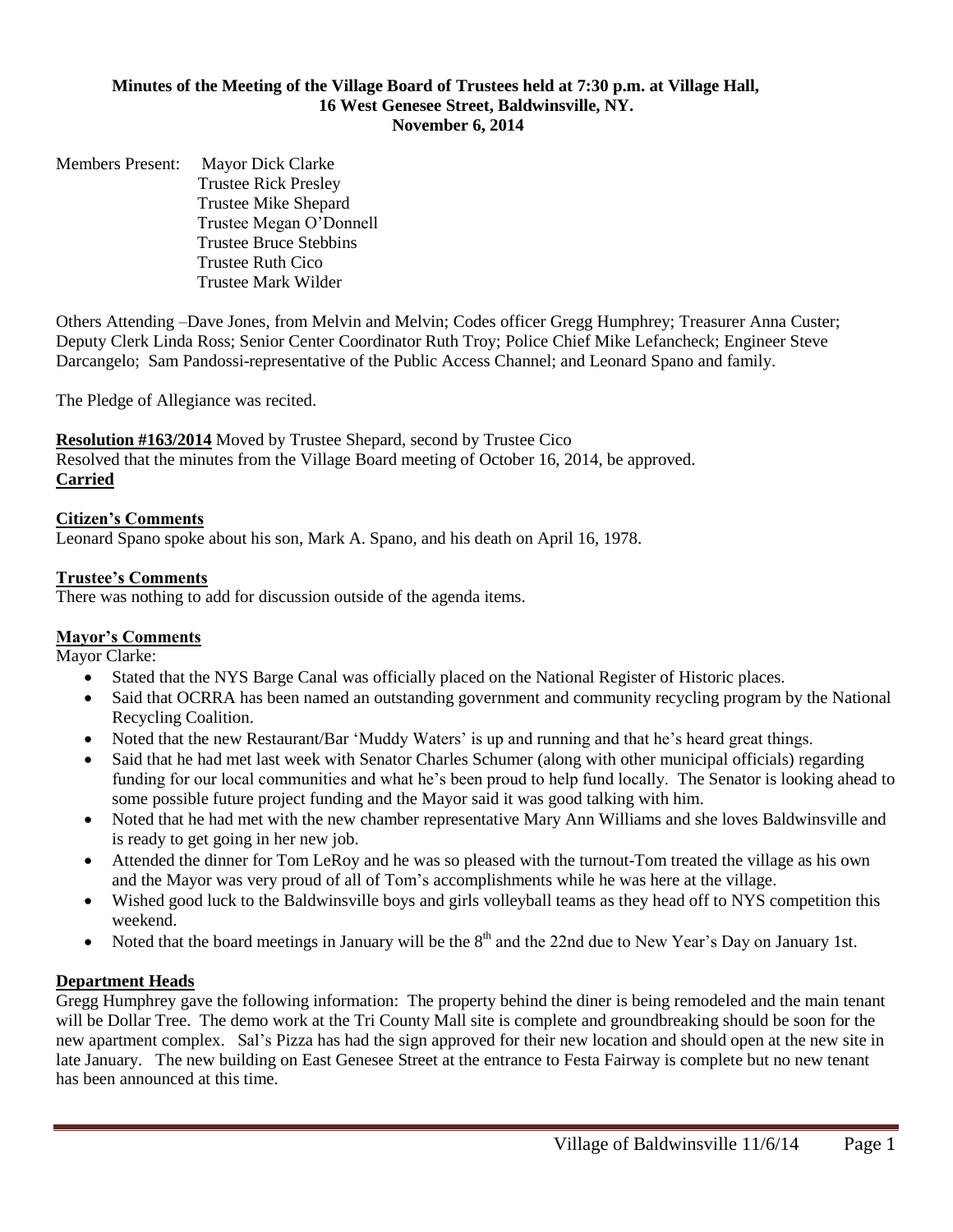Anna Custer noted that she had handed out the financial reports for October and if there are any questions please contact her.

Ruth Troy mentioned that 'Coffee with the Mayor' this month is at 9:30 a.m. on Tuesday, November 18th. The Rotary Holiday dinner is December 10<sup>th</sup> and any Baldwinsville seniors who would like to attend need to have a reservation and those can be made by calling the senior center by December 2nd.

Mike Lefancheck reminded residents of the village code regarding the overnight parking ban, which prohibits parking on village streets from 1:30 a.m. to 6:00 a.m. and it starts on November 15. The police department will begin enforcement and during the first week they will issue warning tickets. This ban allows the DPW to plow and they look for the public's assistance.

Steve Darcangelo gave the following information: The work on the PMI wall and the bridge will hopefully be done in the next few weeks. The Lock Street project is going well but will definitely finish in the spring next year. The South side sidewalk project is complete except for the village portion of the restoration around the sidewalk. The village trucks are out picking up leaves so please watch out for those trucks on the streets.

Trustee Stebbins asked if they will pave Lock Street and Steve did say that it will be done in the next few days. They may not finish the sidewalk though.

### **Pending Business**

#### **Lock Street Project**

Although Trustee Wilder could not attend the Planning Board meeting he said that Carl Pelcher reported the feedback was positive and all will be moving forward. Another meeting needs to be scheduled with the developer and their representatives to finish up any details and loose ends, hopefully this all will be finished before the end of the budget year. The Mayor said that the meeting was good and everyone at the meeting was on board with the project.

# **New Business**

# **B'ville Diner permission to use Baldwin Canal Park for 2015 summer car show**

**Resolution #164/2014** Moved by Trustee Wilder, second by Trustee Presley

Resolved to approve a request from Jim Orlando that the B'ville Diner has a 'hold' on the use of Baldwin Canal Park for a car show every Thursday from 4:00 p.m. to 8:00 p.m. beginning May 21, 2015, (the week before Memorial Day) through to September 9, 2015, (which is the week after Labor Day), **subject to the weather and DPW work being complete and also subject to compliance with any new agreement or changes in paperwork/necessary documents/requirements for the village parks and subject to any required fees being charged for each use. Carried**

# **2014 unpaid water/sewer bills for the Maple Road Water District**

**Resolution #165/2014** Moved by Trustee Stebbins, second by Trustee Wilder Resolved to turn over the list of the 2014 unpaid water/sewer bills for the Maple Road Water District to Onondaga County for collection in the amount of \$2,151.16. **Carried**

 **Election Resolution Adopted for March 18, 2015 Resolution #166/2014** Moved by Trustee O'Donnell, second by Trustee Wilder Motion to adopt the following election resolution: WHEREAS, the next general Village Election of Officers to be held is Wednesday, March 18, 2015, NOW THEREFORE, IT BE RESOLVED-

 THAT the Board of Trustees designate the following office as vacant at the end of the current official year to be filled at the Village Election to be held Wednesday, March 18, 2015, for the following term: